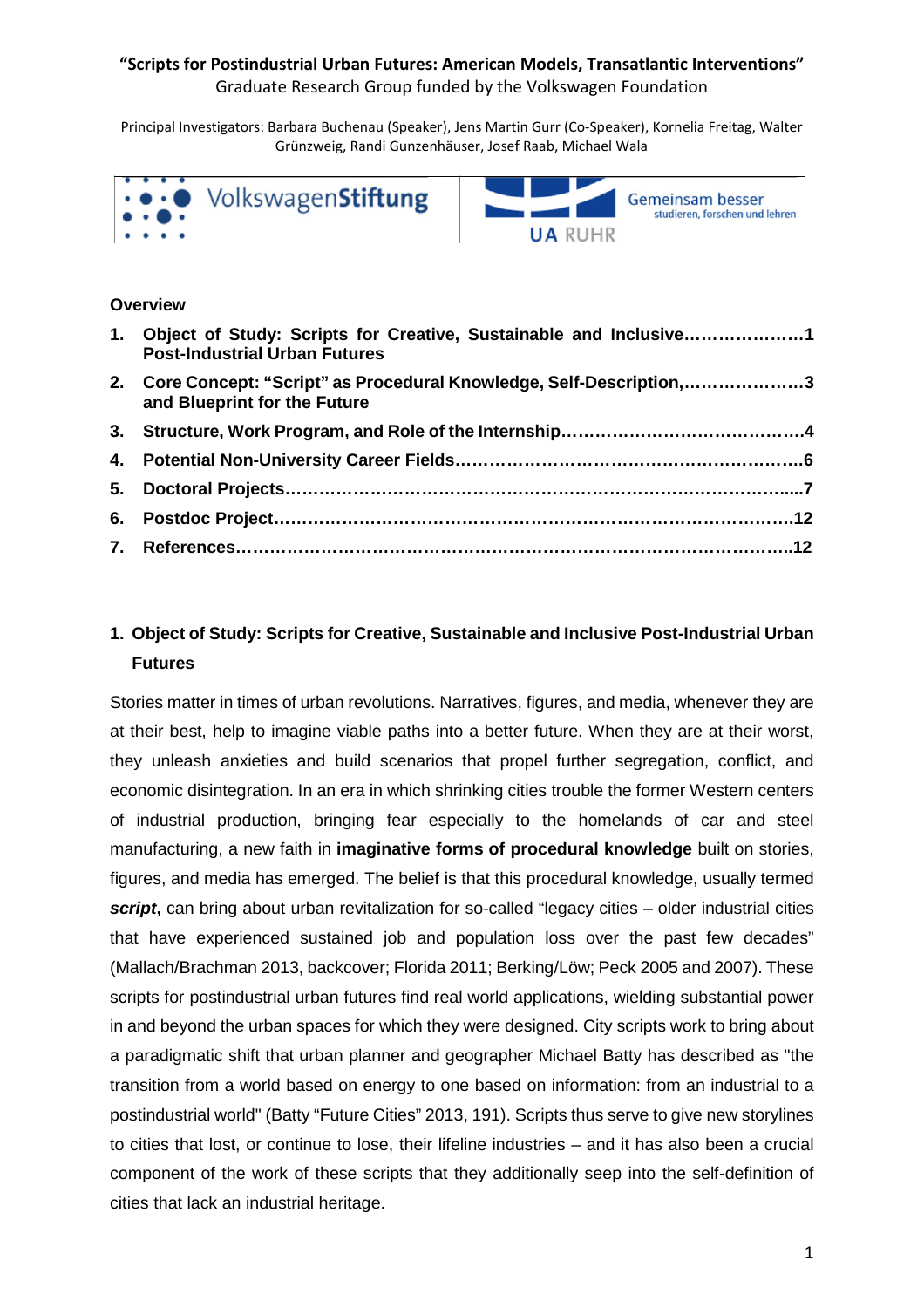Principal Investigators: Barbara Buchenau (Speaker), Jens Martin Gurr (Co-Speaker), Kornelia Freitag, Walter Grünzweig, Randi Gunzenhäuser, Josef Raab, Michael Wala



Most recently, a narrative and ethnological turn in urban research (e.g. Throgmorton 1996 and 2003; Sandercock; R. Lindner/Moser 2006) has further encouraged a growing number of municipalities, urban developers, creative industries as well as NGOs in the fields of culture, society, and the environment to embellish their plans and schemes for urban life after deindustrialization with good stories, strong images, and connective media. This postindustrial professional and academic turn to cultural scripts as a means to bring about a better future, most charismatically undertaken in the (in)famous American rust belt, is the subject of our Graduate Research Group initiative.

Especially in postindustrial cities, the deployment of optimistic scripts for urban futures frequently clashes with historical and concrete realities as they become manifest in closing factories and long dismantled assembly lines. In these cities, successful scripts need to anticipate antagonistic voices by integrating self-irony in strategic places, or downsizing the utopian bent usually animating urban planning discourses (compare Schwanhäußer 2008). Collective self-descriptions in the once proud industrial cities, the crumbling powerhouses of the old West, favor narratives of economic decline. They court figures of social disintegration and they employ media that capture ruination in aestheticizing and fetishizing ways. Well known examples of scribal self-denigrations that rapidly assumed fame in the postindustrial urban include Camilo Vergara's *The New American Ghetto*, 1997, Herbert Grönemeyer's song "Bochum," 1984, Charlie LeDuff's non-fictional narrative *Detroit: An American Autopsy*, 2013, or Tim Sohr's Ruhr region novel *Woanders is' auch Scheisse*, 2014. These titles alone suggest that crisis narratives and dystopian figurations, just as parodic and satiric understatement, are part of the complex scripts for urban futures. It is the competition and interaction between different forms of writing and distinctive styles of mediation that affects urban spaces most substantially (Binder 2009; Schwanhäußer 2010; Rolf Lindner 2008 b).

The graduate research group serves as a test case for a transatlantic cooperation between the scholarly fields of American literature, culture, media, and history on the one hand and the professional fields of urban development, urban planning, city administration, urban art collectives, and social NGOs on the other. Graduate students participate in a transnationally defined American Studies program, integrating practical training in Germany and the US into research questions which can only be appropriately answered if accompanied by a practice-based sustained conversation with the primary agents that script futures for urban communities struck by deindustrialization.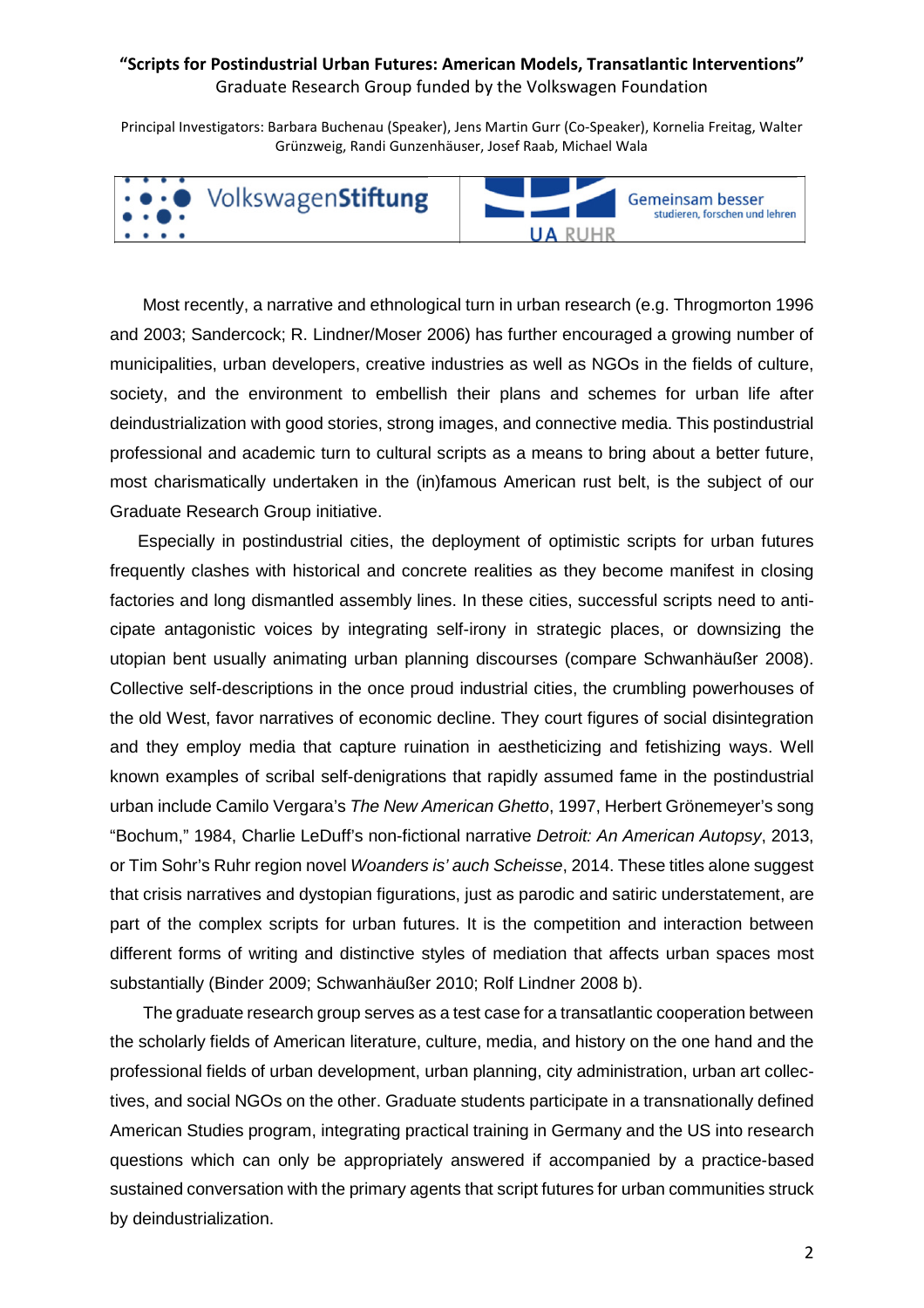Principal Investigators: Barbara Buchenau (Speaker), Jens Martin Gurr (Co-Speaker), Kornelia Freitag, Walter Grünzweig, Randi Gunzenhäuser, Josef Raab, Michael Wala



# **2. Core Concept: "Script" as Procedural Knowledge, Self-Description, and Blueprint for the Future**

Our understanding of 'scripts' deliberately combines descriptive as well as prescriptive definitions of the term from a range of fields and disciplines. Thus, the notion of a 'script' as the "typescript of a cinema or television film; the text of a broadcast announcement, talk, play, or other material" (OED) already contains the more descriptive sense of a transcript, but also the prescriptive sense of an instruction to be carried out, of a pre-defined sequence of actions and dialogues appropriate in a specific setting. The sense in which 'script' is defined in social psychology as referring to "generic schemata of social events" (Whitney 2001, 13522) and to "symbolic and nonverbal elements in an organized and time-bound sequence of conduct through which persons both envision future behavior and check on the quality of ongoing conduct" (Gagnon 61) also combines the descriptive sense of 'script' as procedural knowledge as well as a more prescriptive sense of appropriateness and social control. As for the adaptability of scripts, Gagnon notes: "The flexibility of scripts in terms of their internal order and their capacity to be assembled or disassembled in creative or adaptive responses to new circumstances is a critical element in our capacity to manage a changing internal and external environment" (Gagnon 62). In a related sense, artificial intelligence researchers Roger Schank and Robert Paul Abelson (1977) define "script" as "a standard event sequence" thus as a form of procedural knowledge. Thus, the notorious example of the restaurant script states that going to a restaurant involves a fairly fixed sequence of actions: sitting down, choosing from the menu, ordering, eating, paying the bill, leaving. Based on this notion, script also came to be used to refer to cultural models as powerful unconscious or semi-conscious guides of individual and collective human behaviour (see Quinn and Holland). In the field of sociology, the term 'script' competes with Ervin Goffman's classic theorization of the "frame" as a guide for the human perception of social interactions (Goffman, Frame Analysis, 1974).

We thus understand a 'script' as a combination of procedural knowledge, self-description and blueprint for future development oscillating between and suggestively  $-$  if sometimes problematically – fusing descriptive and prescriptive components.

Closer attention to the detailed narrative, figurative, and medial processes at the core of each script can show how scribal agency and modes of scripting and deciphering are usually bound rather strictly by legal codes which regulate the underlying obligations and rights of the producers and the users of texts and images: who is allowed to write/read; which kind of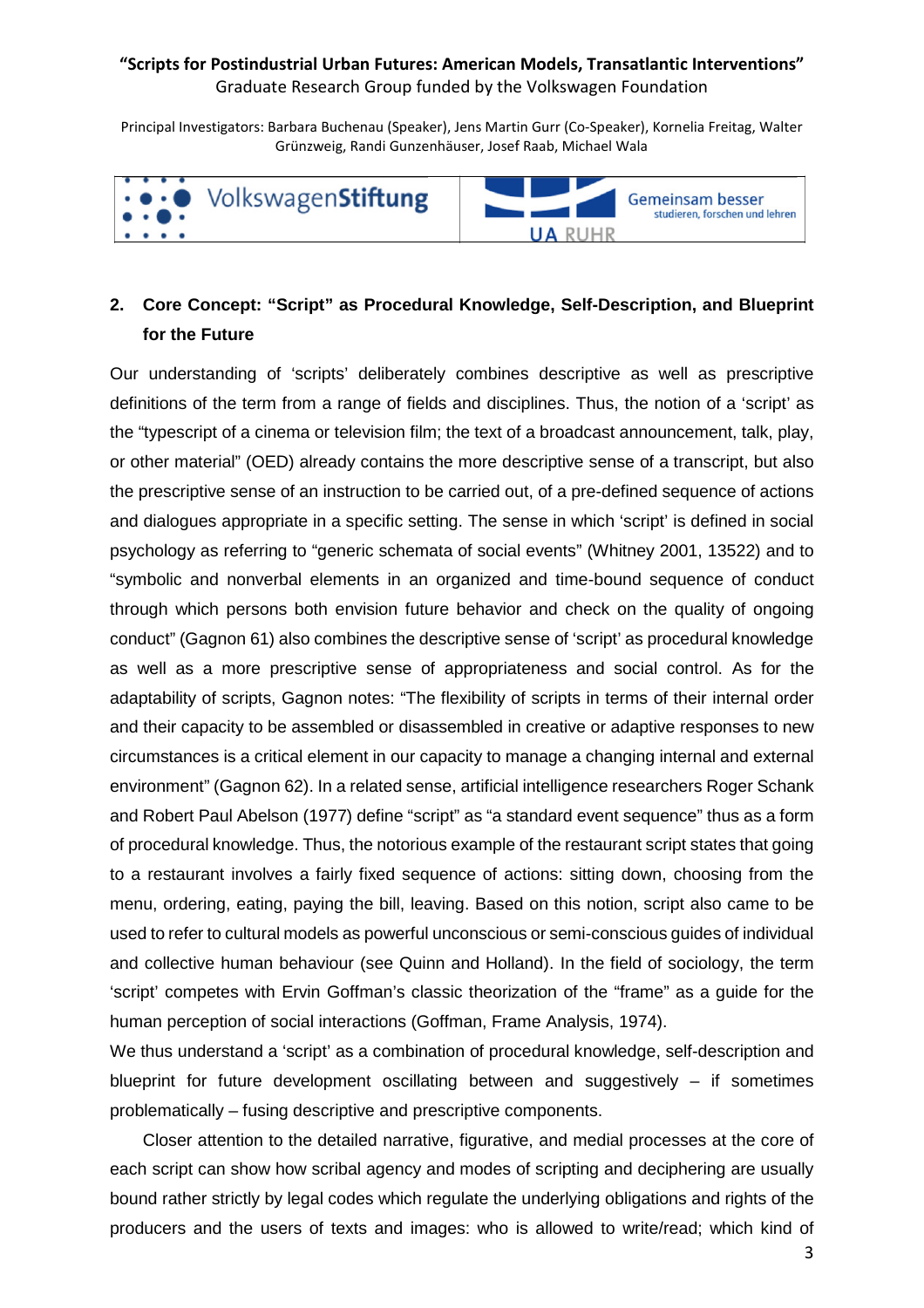Principal Investigators: Barbara Buchenau (Speaker), Jens Martin Gurr (Co-Speaker), Kornelia Freitag, Walter Grünzweig, Randi Gunzenhäuser, Josef Raab, Michael Wala



authority is obtained by the act of writing/reading; who gets to keep the document; which rights are given to the holder of the document, etc.?

Thus noting that the frequently scripted nature of urban transformations relies on narrative acts, generic formula, medial forms and structures, figural thought, and cognitive models, and thus on processes of narrativization, mediation, and figuration (both in the sense of personification and condensation into figures of thought), we suggest that these three components – all core competencies of literary, cultural, and media studies as well as historical research – require the sustained disciplinary attention of scholars in American Studies, if we are to understand processes of urbanization, in which US models are still powerful, whether as blueprints or as emblems of developments to be feared (for narratives, media, and figures in (anti)urban developments, see Buchenau/Gurr 2016 and 2018; Buchenau 2017; Gurr 2016)[.1](#page-3-0)

### **3. Structure, Work Program, and Role of the Internships**

Our transatlantic research forms its research questions from the work encountered in the internships, using the opportunity to translate specific insights from scholarship to and for professional fields outside academia. The practical training brings concrete insights into the ways in which scripts are made to work, and it invites scholars to ground their transnational work on the scripting functions of figures, media, and narratives for postindustrial urban futures in theory *and* practice. The (post)doctoral projects will examine the discursive, medial, and historical complexity and contingency as well as the interpretive willfulness, coercion, and scheming that are an integral part of urban renewal projects in the US and Germany. In support of this goal, the qualification program surveys urban phenomena in seminars and workshops on urban imaginaries, scripts and scripting, discourses of sustainability, urban creativity, social and cultural inclusiveness, urban hermeneutics and other approaches in literary and cultural urban studies. It is also designed to coach on the further development and refinement of the individual doctoral projects.

<span id="page-3-0"></span>l We thus also seek to counter two short-sighted conceptions of the role of literature derived from the consensus about the social production of the city, either an inaccurate genre-based division of labor in which literature proper writes from below while urban planning determines change from above, or a purely instrumental understanding of literature as a tool of persuasion in planning and (re-)branding efforts.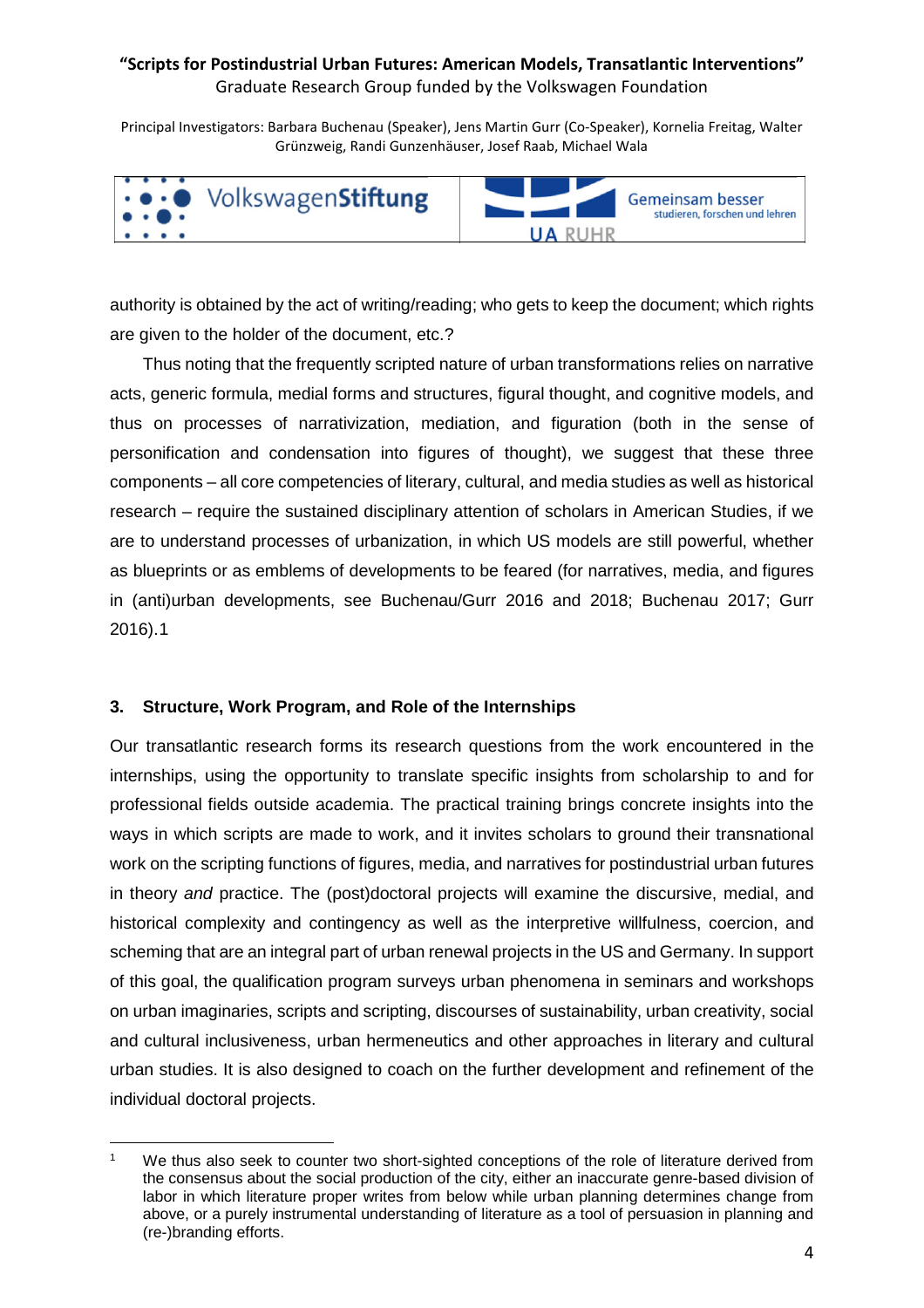Principal Investigators: Barbara Buchenau (Speaker), Jens Martin Gurr (Co-Speaker), Kornelia Freitag, Walter Grünzweig, Randi Gunzenhäuser, Josef Raab, Michael Wala



In the second year, doctoral candidates complete transatlantic internships/fieldwork of six to twelve months to develop first-hand knowledge of the professional contexts in which texts and media are put to work in the city. The internships are based on coach-trainee relationships that are mutual: We conceive of the internship partners as tandem partners in knowledge exchange with the doctoral candidates: The internship partners act as coaches in preparing doctoral candidates for fields of employment outside academia (the creative economy, cultural management, municipalities, urban consulting and knowledge management, project development, foundations engaged in urban development). Conversely, with their expertise on the cultural discourses employed in the specific professional field explored in the internship (cultural discourses of sustainability, of inclusive urban development, or of the role of creativity in urban development), the doctoral candidates act as coaches for the internship partners. In each of these fields, *scripts* function as powerful cultural tools suggesting, accompanying, framing, or plausibilizing specific paths towards the future of post-industrial cities. In many cases, practitioners are aware of the importance of such scripts – with their specific narratives, media and figures – to their practice, without being experts in *how* they function. This, however, is precisely the key qualification of doctoral candidates in Urban American Studies. The working relationship between internship partners and doctoral candidates functions as a mutually beneficial exchange based on complementary knowledge and experiences, regardless of the seniority of internship partners in their organizations. Thus, the internships are integral to the corresponding doctoral projects in that they serve as case studies for the doctoral theses.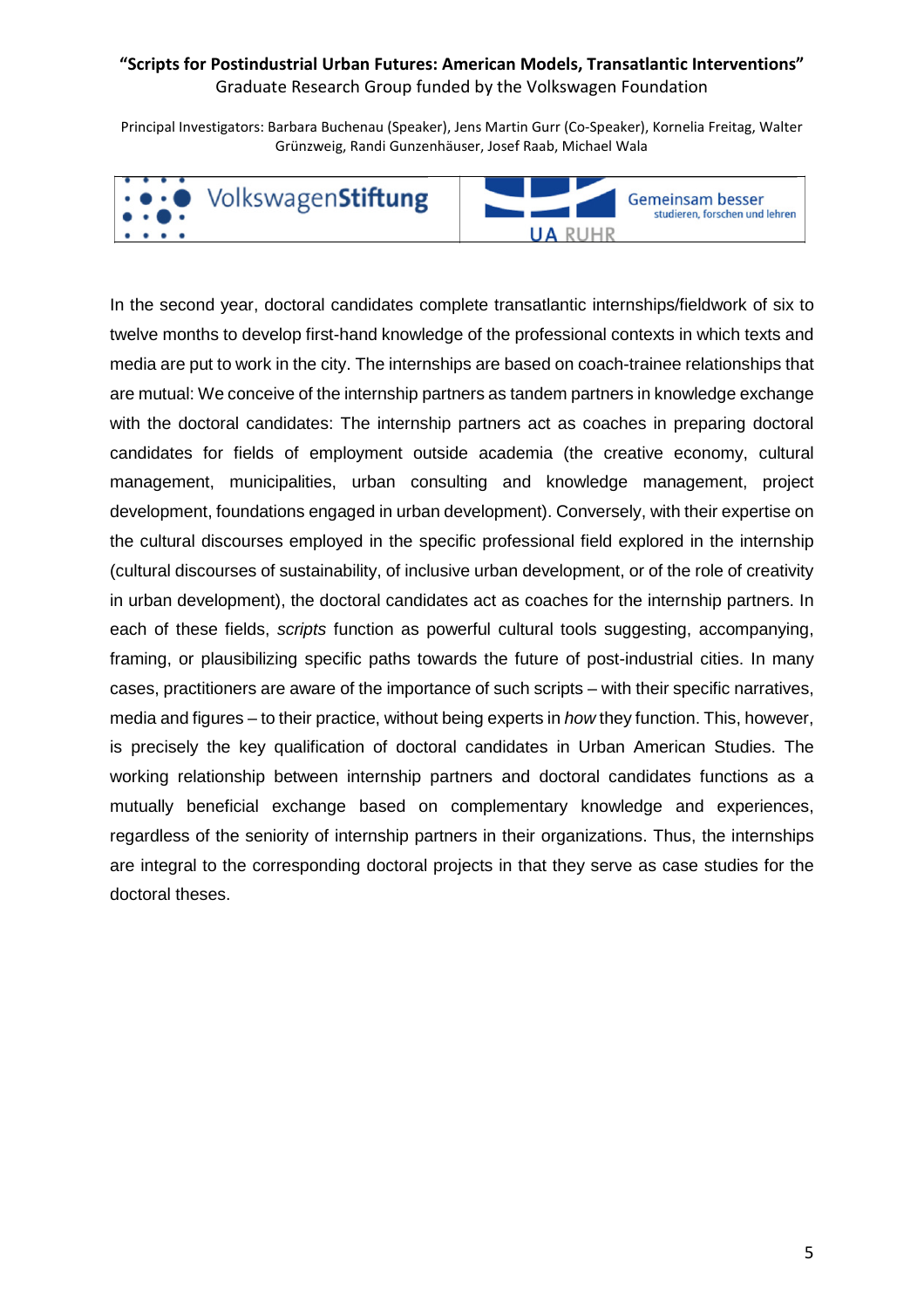### **"Scripts for Postindustrial Urban Futures: American Models, Transatlantic Interventions"**

Graduate Research Group funded by the Volkswagen Foundation

Principal Investigators: Barbara Buchenau (Speaker), Jens Martin Gurr (Co-Speaker), Kornelia Freitag, Walter Grünzweig, Randi Gunzenhäuser, Josef Raab, Michael Wala



### Fig. 1: Work Plan per month with major phases, milestones and formats

| <b>Work Plan per Month</b> |                                                                                                 |                                        |  |  |
|----------------------------|-------------------------------------------------------------------------------------------------|----------------------------------------|--|--|
| <b>Month</b>               | <b>Milestone/Key Activity</b>                                                                   | Phase                                  |  |  |
|                            | 3-Day Research seminar: Urban Imaginaries, Scripting, Sustainability (candidates, supervisors)  |                                        |  |  |
|                            | Input-Workshop: The Creative City (1 day; candidates, supervisors)                              |                                        |  |  |
|                            | Input-Workshop: The Sustainable City (1 day; candidates, supervisors)                           | theoretical foundations, refinement of |  |  |
| 4                          | Input-Workshop: The Inclusive City (1 day; candidates, supervisors)                             | research proposal                      |  |  |
| 5                          |                                                                                                 |                                        |  |  |
| 6                          |                                                                                                 |                                        |  |  |
|                            | Method Workshop: Urban Hermeneutics                                                             |                                        |  |  |
| 8                          |                                                                                                 | theoretical foundations, study design, |  |  |
| g                          | "Proof of Concept" Workshop/Validation of Study Design (candidates, supervisors, U.S. mentors)  | preparation of internships and field   |  |  |
| 10<br>11                   |                                                                                                 | research (including meetings/skype     |  |  |
| 12                         |                                                                                                 | meetings with internship partners)     |  |  |
| 13                         |                                                                                                 |                                        |  |  |
| 14                         |                                                                                                 |                                        |  |  |
| 15                         |                                                                                                 |                                        |  |  |
| 16                         |                                                                                                 |                                        |  |  |
| 17                         | Supervisor visits/skype meetings with candidates during internships/field work                  |                                        |  |  |
| 18                         |                                                                                                 |                                        |  |  |
| 19                         |                                                                                                 | internships/field research             |  |  |
| 20                         |                                                                                                 |                                        |  |  |
| 21                         |                                                                                                 |                                        |  |  |
| 22                         |                                                                                                 |                                        |  |  |
| 23                         | 3-Day Workshop in Detroit (candidates, supervisors, U.S. mentors, selected internship partners) |                                        |  |  |
| 24                         |                                                                                                 |                                        |  |  |
| $\overline{25}$<br>26      |                                                                                                 |                                        |  |  |
| 27                         |                                                                                                 |                                        |  |  |
| 28                         |                                                                                                 |                                        |  |  |
| 29                         |                                                                                                 |                                        |  |  |
| 30                         | 3-Day Research Retreat: "Theories and Practices of Reading the City"                            |                                        |  |  |
| 31                         |                                                                                                 |                                        |  |  |
| 32                         |                                                                                                 | writing phase:                         |  |  |
| 33                         |                                                                                                 | individual mentoring and advising,     |  |  |
| 34                         |                                                                                                 | submission and revision of chapters    |  |  |
| 35                         |                                                                                                 |                                        |  |  |
| 36                         |                                                                                                 |                                        |  |  |
| 37                         |                                                                                                 |                                        |  |  |
| 38                         |                                                                                                 |                                        |  |  |
| 39                         |                                                                                                 |                                        |  |  |
| 40                         |                                                                                                 |                                        |  |  |
| 41<br>42                   | candidates submit draft versions of dissertation<br>supervisors' comments on draft versions due |                                        |  |  |
|                            |                                                                                                 |                                        |  |  |
| 43<br>44                   |                                                                                                 |                                        |  |  |
|                            | 45 revision phase                                                                               |                                        |  |  |
| 46                         | submission of theses                                                                            | completion phase                       |  |  |
| 47                         |                                                                                                 |                                        |  |  |
|                            | 48 thesis defences, presentation of results, essays final collection of essays due              |                                        |  |  |

### **4. Potential Non-University Career Fields**

The following non-university fields of employment will become accessible for our graduates: municipalities (Office of Urban Development, Environmental Office), urban development agencies, urban consulting, project development, foundations with a focus on urban development, cultural management, centers for the creative economy, business administration. Given the candidates' transnational humanities approach to urban practice, they can provide their future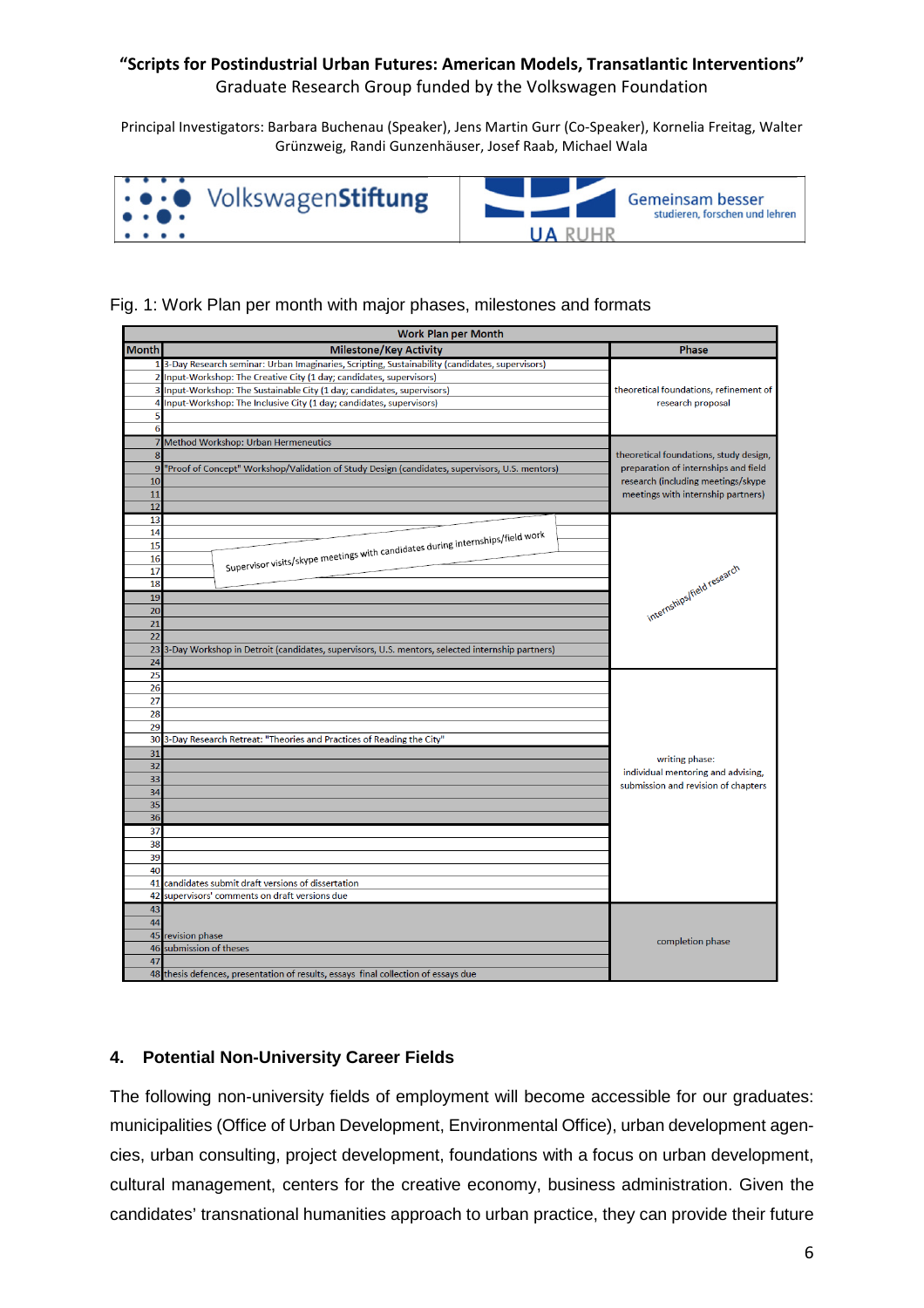Principal Investigators: Barbara Buchenau (Speaker), Jens Martin Gurr (Co-Speaker), Kornelia Freitag, Walter Grünzweig, Randi Gunzenhäuser, Josef Raab, Michael Wala



employers with a decisive foundation for specifying in which ways imaginative and artistic procedures of scenario building, risk evaluation, premediation, and trial action are effectively able to change the prospects of the urban spaces and the postindustrial conflicts under scrutiny.

### **5. Doctoral Projects**

*Project 1: Artsy Rust Belts – dissertation working title: "Narratives of the Creative Class in Post-Industrial Cities from a Transatlantic Perspective"*

Supervision: Prof. Dr. Walter Grünzweig, TU Dortmund University, Prof. Dr. Barbara Buchenau, University of Duisburg-Essen; Internship at Dortmunder U – European Centre for Arts and Creativity; U.S. Mentor: Prof. James Throgmorton, University of Iowa

From a transatlantic angle, this dissertation project engages with the script of and for the "creative class" in its multiple manifestations in post-industrial urban areas in the US Rust Belt and the Ruhr region. Based on Florida's vague if influential notion that the gap left behind by traditional industries can be filled with "creativity", the "creativity script" (Peck 2007) has become central to attempts at "reinventing" post-industrial "legacy cities" (Mallach/ Brachman 2013) with all their challenges. One of the key questions addressed will be how the (rather simplistic) script about a group of people – defined as "pioneers" – taking over an area often referred to as a "frontier", thus, a quintessentially US story, could have such an impact in Europe and specifically in Germany. It will also discuss specifically "European" or "German" reversals and revisions of this script as used, for example, in the context of such large-scale investment projects as the European Capital of Culture. The internship at "Dortmunder U – Centre for Arts and Creativity" (www.dortmunder-u.de), which has assumed a central role in attempting to turn its neighborhood into a "creative quarter", will allow for unique insights into the internal make-up of a self-proclaimed "Centre for Creativity" as well as its marketing as such.

*Project 2: Green Metropoles – dissertation working title: "Conserving Whose World? Sustainability Standards in the United States and Europe"*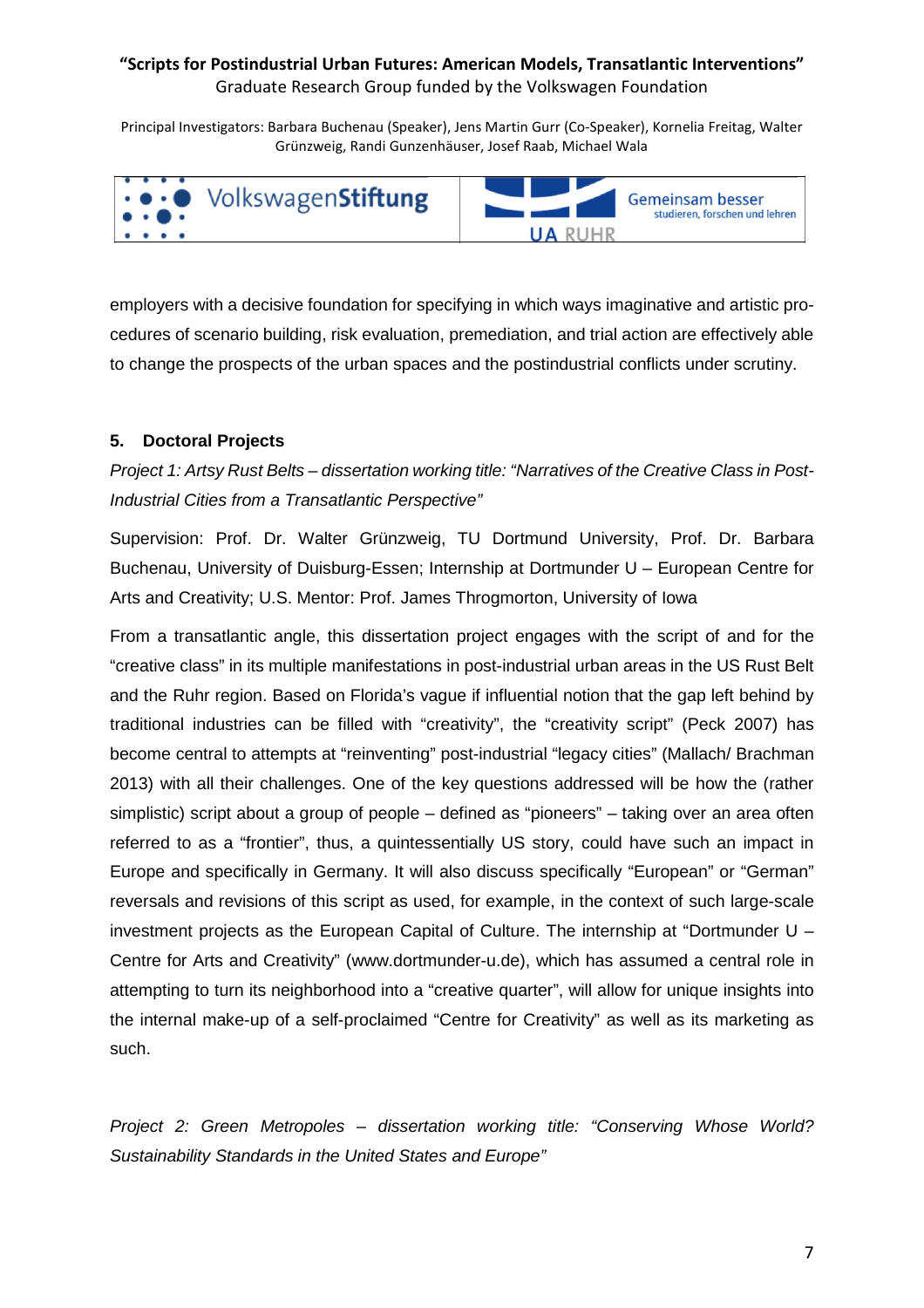Principal Investigators: Barbara Buchenau (Speaker), Jens Martin Gurr (Co-Speaker), Kornelia Freitag, Walter Grünzweig, Randi Gunzenhäuser, Josef Raab, Michael Wala



Supervision: Prof. Dr. Randi Gunzenhäuser, TU Dortmund University, Prof. Dr. Jens Martin Gurr, University of Duisburg-Essen, Internship at Ökozentrum NRW, U.S. Mentor: Prof. Thomas Heise, Pensylvania State University.

Based on an internship in both a German and the American office of Ökozentrum NRW (http://www.oekozentrum-nrw.de), the project examines German, European, and US engineering scripts for sustainability. Green building is connected to diverse engineering fields and their respective, sometimes mutually exclusive notions of the world as a 'green' albeit mostly urban place. These fields and applications – from impact and life-cycle assessments across healthy workplace and living conditions and safe materials, quality, risk, and environmental management, to socioeconomics and corporate development strategies – have different priorities concerning the aspects of the living world that deserve protection; moreover, their priorities and institutional importance differ between Germany and the US. Given the rapidly growing importance of the practice of consulting individuals, corporations, and public institutions about sustainability certificates, the project addresses the following questions: What are the ideological scripts of these certification practices? What are the interests of different groups involved in these building projects? What kind of future do they envision for whose world?

*Project 3, Engaging Cities – dissertation working title: "Transatlantic Implementation and Adaptation of "Collective Impact": Initiatives in the Urban Social Spaces of Metropolitan America and the German Ruhr Region"*

Supervision: Prof. Dr. Kornelia Freitag, Ruhr-University Bochum, Prof. Dr. Josef Raab, University of Duisburg-Essen, Internship at RuhrFutur, a regional cooperation for more equitable education, U.S. Mentor: Prof. Paula Moya, Stanford University

The project is designed as a cross-cultural comparative study of collaborative projects for social change, the "collective impact" initiative, in the Ruhr region and in selected US cities such as Detroit, New York and Los Angeles. It builds on an internship with "RuhrFutur" (www.ruhr futur.de), a project for increased social equity in education, and on research on different US initiatives such as "StriveTogether," a nation-wide initiative for improved social equity in education, or "Living Cities", with its focus on socioeconomic inequality in all its forms and aimed at transforming urban areas. The project is based on the assumption that scripts and their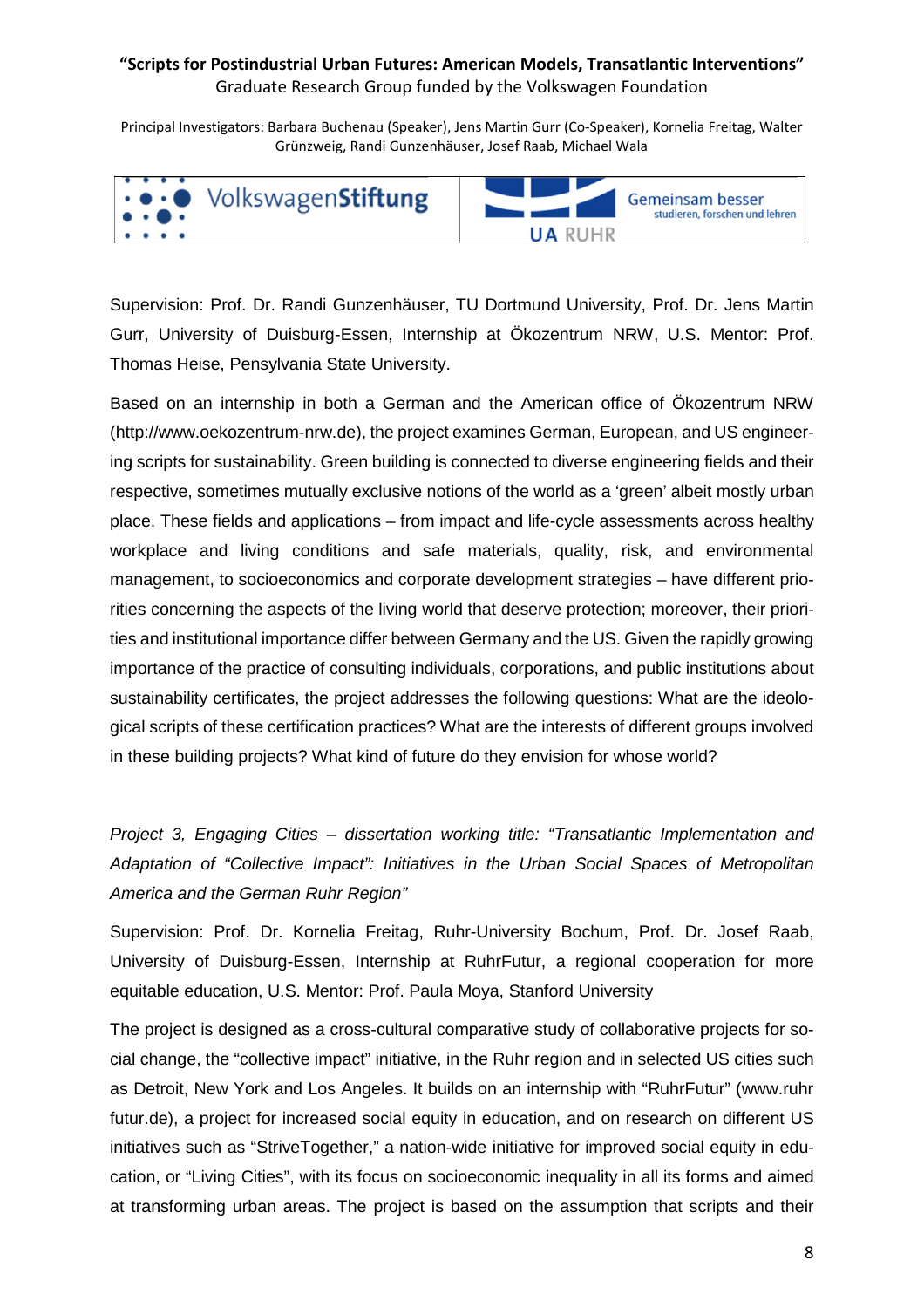Principal Investigators: Barbara Buchenau (Speaker), Jens Martin Gurr (Co-Speaker), Kornelia Freitag, Walter Grünzweig, Randi Gunzenhäuser, Josef Raab, Michael Wala



underlying stories are crucial to facilitating social transformations in the first place by allowing urban spaces to be literally rewritten and thereby the value of previously marginalized groups to be reconsidered or divisive stereotypes and biases to be overcome. More specifically, it seeks to analyze how scripts and the media, figures and narratives they employ construct different forms of urban social spaces in the respective urban environments. By also considering the respective challenges that the proponents and practitioners of an educational script face in differing socio-spatial contexts, these analyses are expected to yield important insights into how national, regional and local urban contexts affect the implementation of such social equity initiatives.

# *Project 4: Jazzing Up the Climate-Friendly City – dissertation Working Title: "Scripts for Sustainable and Climate-Friendly Rehabilitation in Detroit and the Ruhr"*

Supervision: Prof. Dr. Barbara Buchenau, University of Duisburg-Essen, Prof. Dr. Michaela Wala, Ruhr-University Bochum, Internship at Zachary Associates, Detroit, British Mentor: Prof. Michael Batty, University College London.

Based on an internship with Zachary & Associates in Detroit (www.zacharydetroit.com), urban development and planning consultants with a focus on sustainable restoration, as well as on field work in the Ruhr region (especially Innovation City in Bottrop), the project studies the scripts deployed in order to generate stake-holder buy-in and support for projects of sustainable and climate-friendly urban development. Depending on local contexts, such projects may primarily make use of technology-driven visions of 'better living' or may appeal to – or 'invent' in the first place – a specific neighborhood heritage and "the cumulative texture of local urban culture" (Suttles 1984) to generate a sense of belonging and shared responsibility for a district. The project thus addresses questions such as the following: Which groups do such projects primarily seek to address as early adopters and multipliers? How do they make use of sitespecific narratives of an industrial past to project a 'better future'? How are the ensuing scripts for a climate-friendly city mediated in planning documents, municipal policy papers, or advertising products?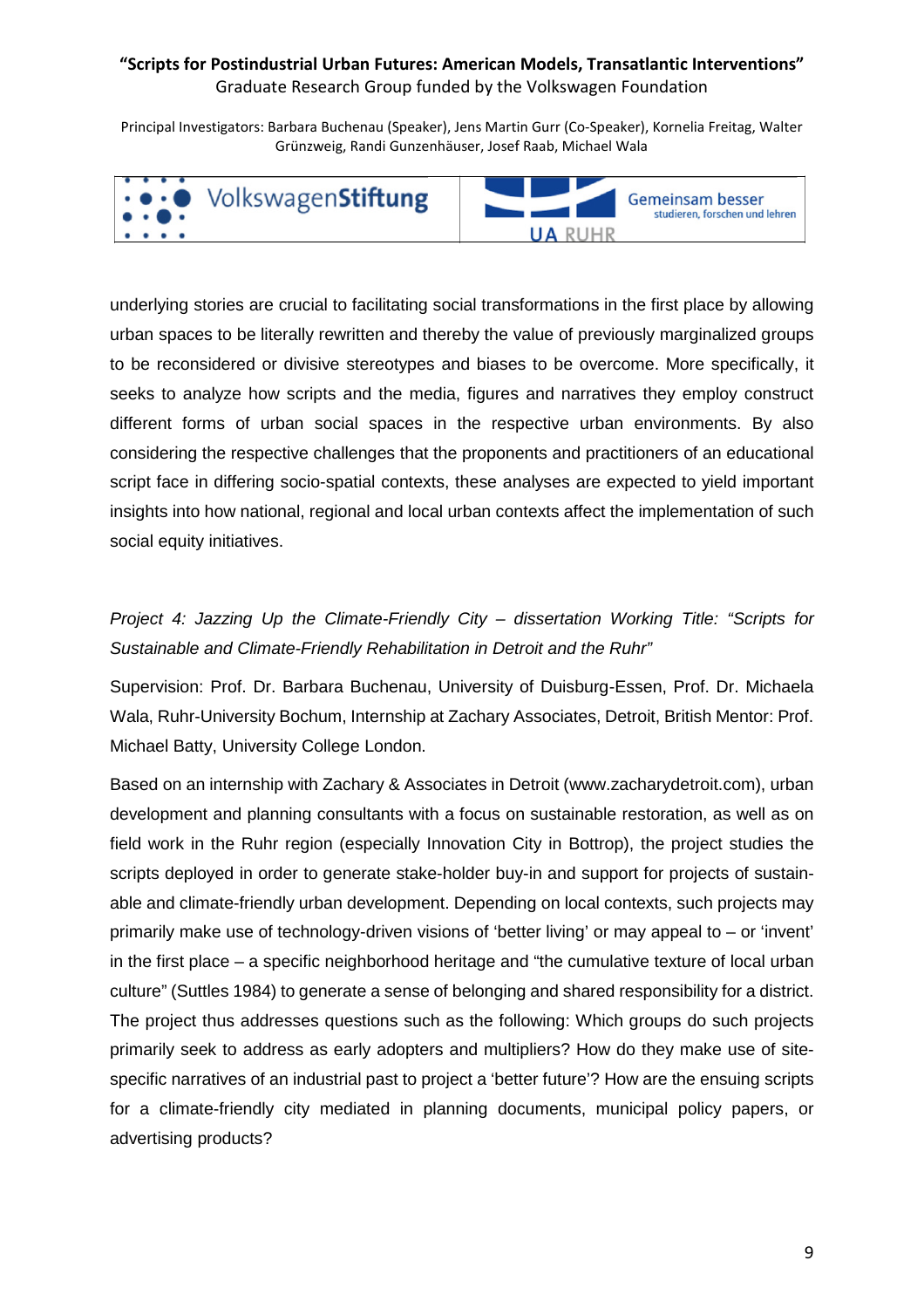Principal Investigators: Barbara Buchenau (Speaker), Jens Martin Gurr (Co-Speaker), Kornelia Freitag, Walter Grünzweig, Randi Gunzenhäuser, Josef Raab, Michael Wala



*Project 5: Diversity Gardening / Gemeinschaftlich Gärtnern – dissertation working title: "Validating the Script of 'Green Strategies for Inclusive Urbanism' in Portland, Oregon, and Essen, Germany"*

Supervision: Prof. Dr. Jens Martin Gurr, University of Duisburg-Essen, Prof. Dr. Randi Gunzenhäuser, TU Dortmund University, Internship at Green Capital Agency, City of Essen, U.S. Mentor: Prof. Hajo Neis, University of Oregon.

Building on an internship with the environmental office of the City of Essen (European Green Capital 2017 – www.essengreen.capital) and on fieldwork with the Collaborative for Inclusive Urbanism in Portland, Oregon, a role model for green urbanism, the project practically supports *and* analyses approaches to using local "green" initiatives as instruments of socially inclusive urban development. These include water-sensitive public spaces (playgrounds, parks), community gardens, collective clean-up-the-city initiatives, publically supported activities aimed at greening neighborhoods etc. Based on comparative research, the project thus examines the impact of local political regulations and governance structures as well as culturally divergent practices and patterns of civic engagement on the possibilities and the limits of such attempts at harnessing green strategies for inclusive urban development.

*Project 6: Spectacularizing Ethnicity – Dissertation working title: "Raising Ethnic Voices: Counter-Discourses in the Contemporary Cultural Scenes of New York City and L.A."*

Supervision: Prof. Dr. Josef Raab, University of Duisburg-Essen, Prof. Dr. Kornelia Freitag, Ruhr University Bochum, Internship at Quilomboarte Collective, New York, and Tía Chúcha's Centro Cultural, Los Angeles, U.S. Mentor: Prof. Stephanie Leigh Batiste, UCSB.

Building on an internship with the Afro-Latino, Mexico City-born rap artist, poet, essayist, filmmaker, and lecturer Bocafloja [Aldo Villegas] and his Quilomboarte Collective (www.emancipassion.com) in New York City, as well as with Tía Chúcha's Centro Cultural in L.A. (www.tiachucha.org), this project focuses on the non-white creative classes scripting two major US cities today. The candidate will be involved in critical interventions in hegemonic (city) discourses by offering oppositional scripts (in Spanish and in English) that draw attention to ethnic inequalities. Moreover, the dissertation project will also examine the interplay between such initiatives and "hegemonic" discourses and practices of urban planning. The scripts examined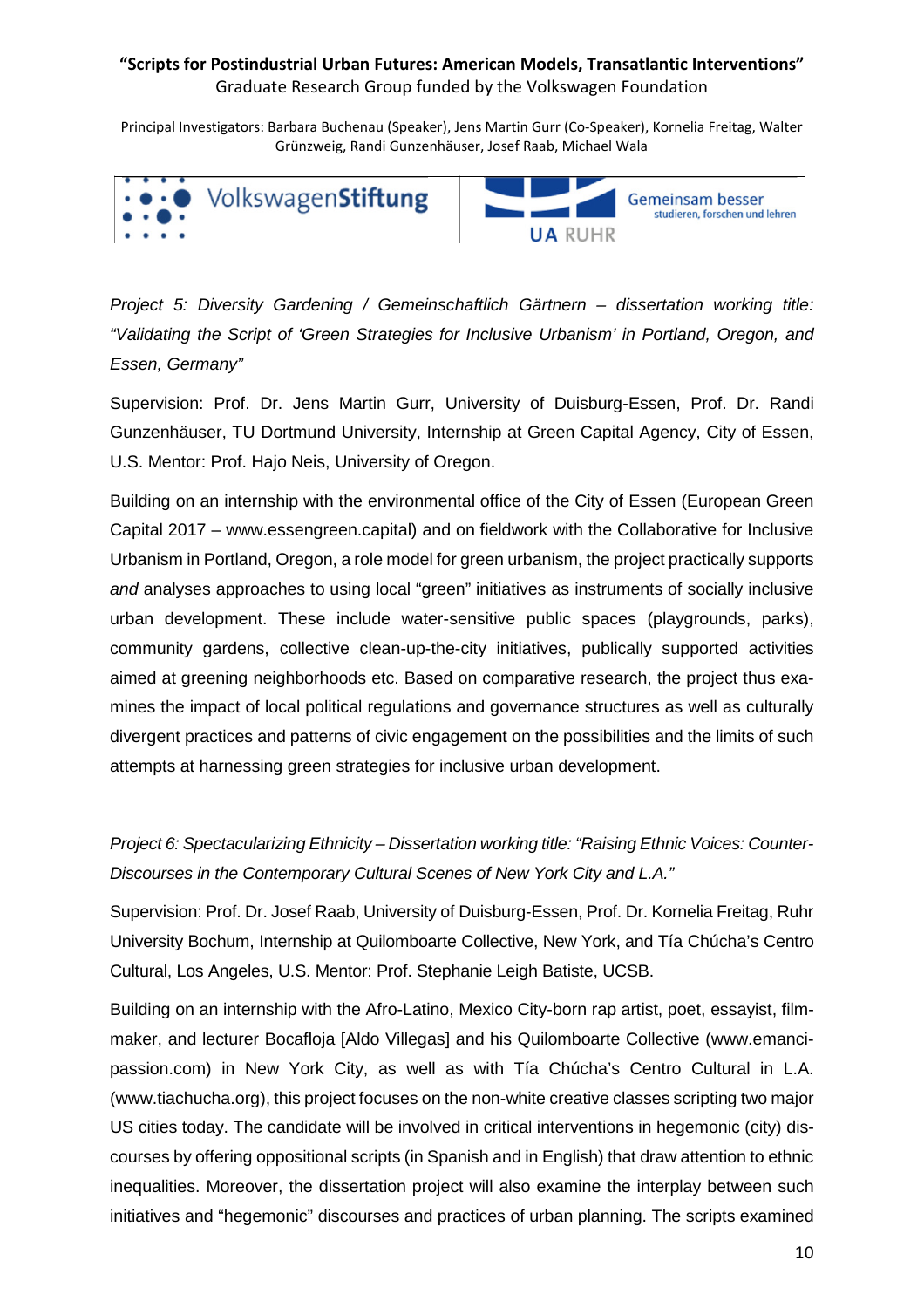Principal Investigators: Barbara Buchenau (Speaker), Jens Martin Gurr (Co-Speaker), Kornelia Freitag, Walter Grünzweig, Randi Gunzenhäuser, Josef Raab, Michael Wala



in this project will highlight ethnic pride, social inequality, police repression, gang wars, drugs, crime, violence, poverty, shattered dreams, and visions of a different America. These productions in music, literature, film, performance art, visual art and other media will underline that scripts for post-industrial urban futures need to heed ethnic difference in the city in order to be relevant—in the United States and elsewhere.

*Project 7: Waterfront Reconquista – dissertation working title: "Creative, Sustainable* and *Socially Inclusive? Conflicting Scripts for Waterfront and Port Developments in Harbor Cities"*.

Supervision: Prof. Dr. Michael Wala, Ruhr-University Bochum, Prof. Dr. Walter Grünzweig, TU Dortmund University, Internship at duisport AG, U.S. Mentor: Prof. Jon Hegglund, Washington State University.

On the basis of an internship with duisport group/Duisburger Hafen AG (www.duisport.de), national contacts such as HafenCity Hamburg, and field work in the US (for example New York City, "Vision 2020"), the dissertation project should analyze waterfront development projects in former port cities as well as in still operational port areas based on their rich social, political, economic, and environmental history. Waterfront projects should be researched in their theming and imagineering that are using the past to fashion the three guiding principles of postindustrial urban development while reconciling their latent or inherent contradictions. These projects are almost invariably marketed as ideal locations for the "creative economy" ("media harbors") and  $-$  increasingly important for the frequently upmarket clientele  $-$  as sites of sustainable living, e.g., by virtue of advanced building technologies used in renovation, by incorporating historical buildings and other artefacts. At the same time, and in order to work against the public image as gentrified elite spaces, they are frequently projected as familyfriendly and socially inclusive, not least by romanticizing the harbors' past as sites of physical labor, while also addressing imaginations of "exotic" encounters with foreign places, and often as areas for relaxed social norms. Such efforts to reconquer the waterfront for the affluent, particularly where operational ports still exist, and even where the harbor as a means for providing jobs and income has ceased to be all-important, frequently make claims about their role for the overall development similar to other postindustrial cities.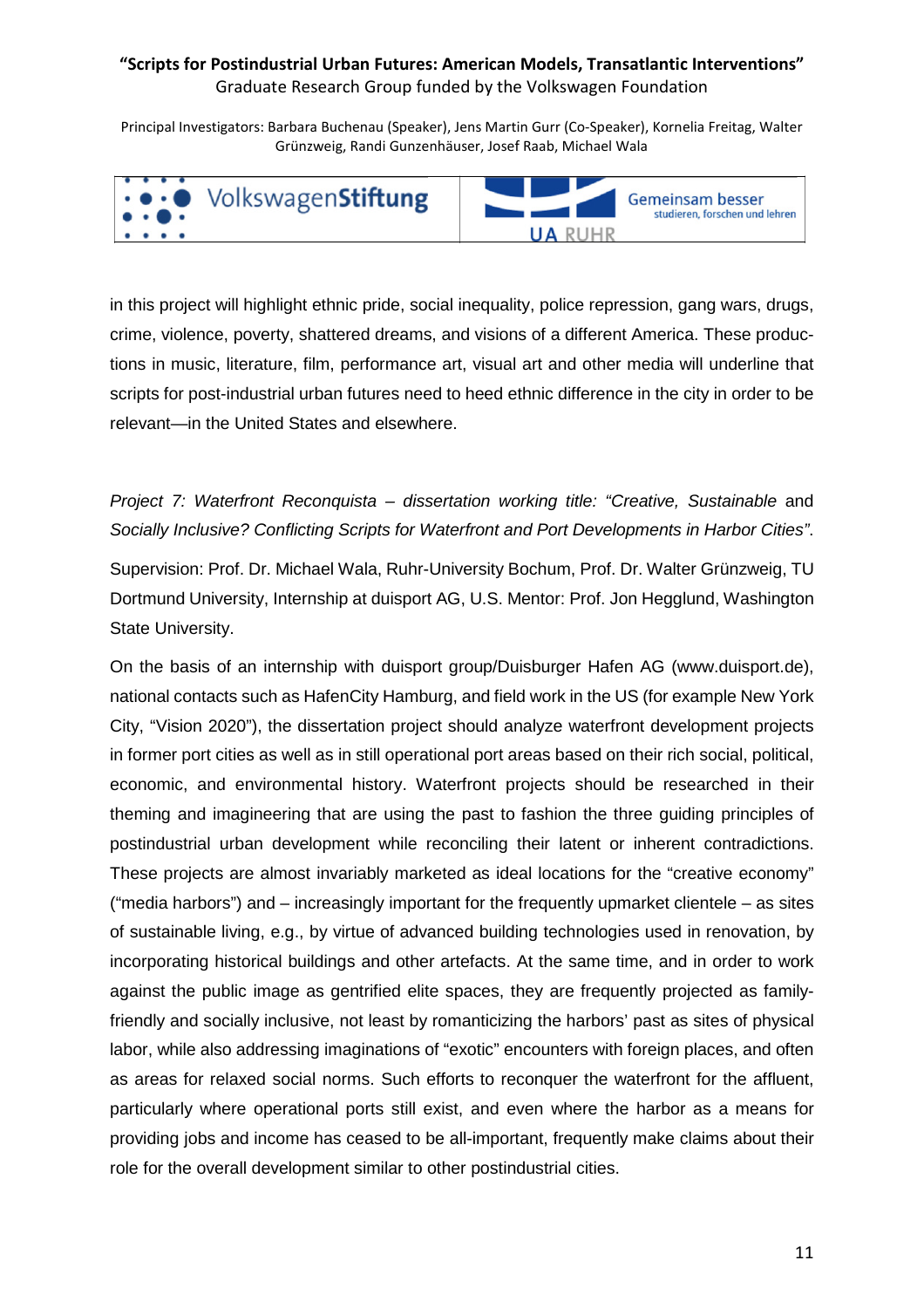Principal Investigators: Barbara Buchenau (Speaker), Jens Martin Gurr (Co-Speaker), Kornelia Freitag, Walter Grünzweig, Randi Gunzenhäuser, Josef Raab, Michael Wala



### **6. Postdoc Project**

*Project 8: Postdoctoral Research on any of the three scripts central to the Graduate Research School or on their intersection*

Academic Advice: Prof. Dr. Barbara Buchenau and Prof. Dr. Jens Martin Gurr, University of Duisburg-Essen; internships are possible at Zachary Associates (Detroit), Regionalverband Ruhr (RVR), and Stiftung Zollverein; depending on the project selected, these can also be combined; other internships may also be possible; International Mentors: tbc, depending on the project selected; for the potential mentors, cf. the names indicated for the doctoral projects.

Candidates for the postdoc position are expected to submit a proposal for a project of their own in the scope of the Graduate Research School. This may focus on one or more of the scripts analyzed in the Graduate Research School and may be centered on one or more of the model regions/cities; a transatlantic perspective is strongly encouraged.

### **7. References**

- Batty, Michael. "The Future Cities Agenda." *Environment and Planning B: Planning and Design* 40.2 (2013): 191–194.
- Berking, Helmuth, und Martina Löw, eds. *Die Eigenlogik der Städte: Neue Wege für die Stadtforschung*. Frankfurt: Campus, 2008.
- Binder, Beate. *Streitfall Stadtmitte: Der Berliner Schlossplatz*. Reihe Kultur und Alltag. Köln: Böhlau, 2009.
- Buchenau, Barbara. "Cain's Land, or Troping Indigenous Agriculture." *The Routledge Companion to Inter-American Studies*. Ed. Wilfried Raussert. London: Routledge, 2017. 283-95.
- Buchenau, Barbara, and Jens Martin Gurr. "On the Textuality of American Cities and their Others: A Disputation." *Projecting American Studies: Essays on Theory, Method and Practice*. Ed. Frank Kelleter and Alexander Starre. Heidelberg: Winter, 2018. 135-152.
- Buchenau, Barbara, and Jens Martin Gurr. "Urban American Studies and the Conjunction of Textual Strategies and Spatial Processes." *Spaces—Communities—Representations:*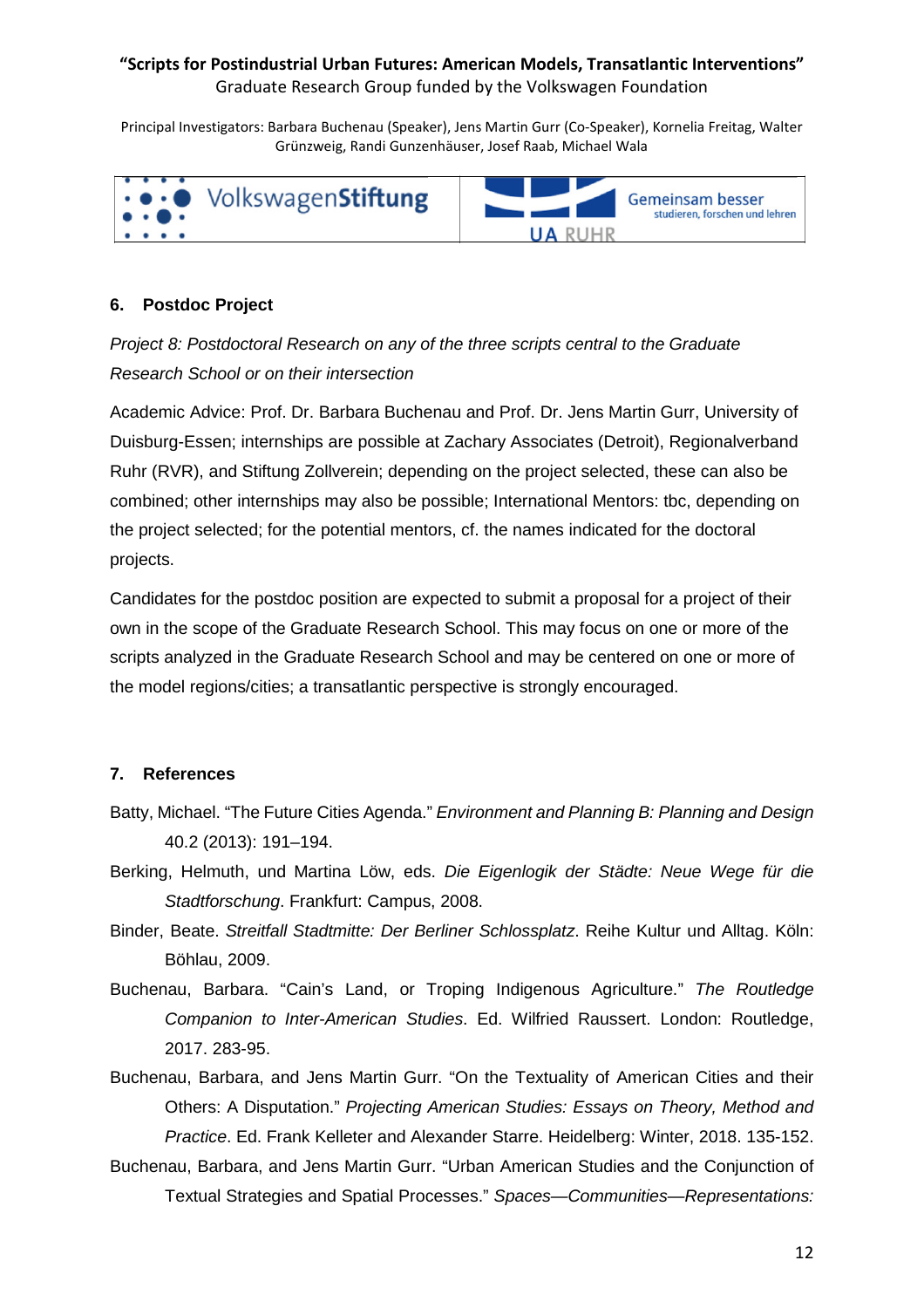Principal Investigators: Barbara Buchenau (Speaker), Jens Martin Gurr (Co-Speaker), Kornelia Freitag, Walter Grünzweig, Randi Gunzenhäuser, Josef Raab, Michael Wala



*Urban Transformations in the USA*. Ed. Julia Sattler. Bielefeld: Transcript, 2016. 395- 420.

Florida, Richard. *The Rise of the Creative Class, Revisited*. New York: Basic Books, 2011.

- Gagnon, John H. "Scripts and the Coordination of Sexual Behaviour." 1974. *The Interpretation of Desire: Essays in the Study of Sexuality*. Ed. John H. Gagnon. Chicago: Chicago UP, 2004. 59-87.
- Goffman, Erving. *Frame Analysis: An Essay on the Organization of Experience*. London: Harper and Row, 1974.
- Gurr, Jens Martin. "Zur literarischen Modellierung von Urbanität und urbaner Komplexität: Literaturwissenschaft im Kontext disziplinenübergreifender Stadtforschung". *Urbanität. Formen der Inszenierung in Texten, Karten, Bildern*. Ed. Martina Stercken/Ute Schneider. Köln, Weimar, Wien: Böhlau, 2016. 193-208.
- Lindner, Rolf. "Textur, 'imaginaire', Habitus. Schlüsselbegriffe der kulturanalytischen Stadtforschung." *Die Eigenlogik der Städte: Neue Wege für die Stadtforschung*. Ed. Helmuth Berking and Martina Löw. Frankfurt: Campus, 2008b. 83-94.
- Lindner, Rolf and Johannes Moser, eds. *Dresden. Ethnographische Erkundungen einer Residenzstadt*. Leipzig: Leipziger Universitätsverlag, 2006.
- Mallach, Alan and Lavea Brachmann. *Regenerating America's Legacy Cities*. Cambridge: Lincoln Institute of Land Policy, 2013.
- Peck, Jamie. "Struggling with the Creative Class." *International Journal of Urban and Regional Research* 29.4 (2005): 740-770.
- Peck, Jamie. "The Creativity Fix." *Eurozine*. http://www.eurozine.com/articles/2007-06-28 peck-en.html. Last accessed April 3, 2017.
- Quinn, Naomi, and Dorothy Holland. "Culture and Cognition." *Cultural Models in Language and Thought*. Ed. Dorothy Holland and Naomi Quinn. Cambridge: Cambridge UP, 1987. 3-40.
- Schank, Roger C., and Robert P. Abelson. *Scripts, Plans, Goals and Understanding: An Inquiry into Human Knowledge Structures*. Hillsdale: Erlbaum, 1977.
- Schwanhäußer, Anja. *Kosmonauten des Underground. Ethnografie einer Berliner Szene.* Frankfurt am Main: Campus Verlag, 2010a.
- Schwanhäuser, Anja. "Stadtethnologie Einblicke in aktuelle Forschungen." *Derive. Zeitschrift für Stadtforschung* 40 (2010b). Web. 7.4.2017.